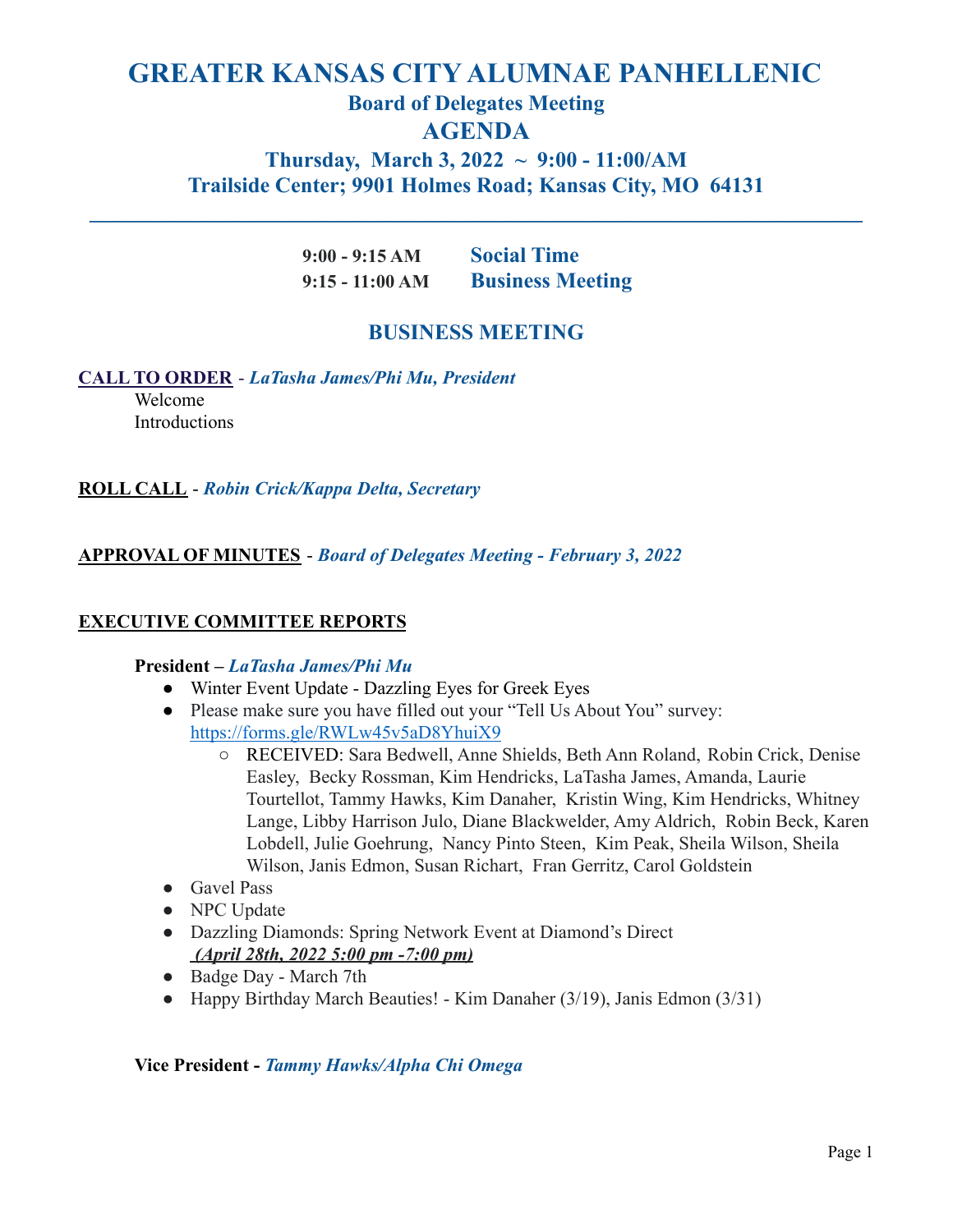# **GREATER KANSAS CITY ALUMNAE PANHELLENIC Board of Delegates Meeting AGENDA**

**Thursday, March 3, 2022 ~ 9:00 - 11:00/AM Trailside Center; 9901 Holmes Road; Kansas City, MO 64131**

**\_\_\_\_\_\_\_\_\_\_\_\_\_\_\_\_\_\_\_\_\_\_\_\_\_\_\_\_\_\_\_\_\_\_\_\_\_\_\_\_\_\_\_\_\_\_\_\_\_\_\_\_\_\_\_\_\_\_\_\_\_\_\_\_\_\_\_\_\_\_\_**

# **Secretary –** *Robin Crick/Kappa Delta*

- Directories
- NPC Annual Report 2021-2022

# **Treasurer –** *Amy Aldrich/Zeta Tau Alpha*

- Treasurer Reports Monthly Through February 28, 2022
- Membership Dues/Donation Update

# **Ex-Officio –** *Joanna Glaze/Pi Beta Phi*

- Founder's Day Recognition
- Pin Recognition
- 75/25 Raffle *Reminder: Per a vote taken at the December 2021 Meeting, proceeds from this raffle will be donated to the NPC Foundation.*

# **STANDING COMMITTEE REPORTS**

### **Annual Meeting –** *Sara Bedwell/Alpha Delta Pi*

- Annual Meeting 2022
	- Date Saturday, April 23, 2022
	- $\blacksquare$  Time 9:00 Noon
	- Location Indian Hills Country Club
	- Theme "Friendship In Bloom"
	- Ticket Price: \$45.00
	- Menu: Buffet
	- Speakers
	- Invitations
	- Sorority Reservation Form Deadline: Monday, April 4
	- Fundraising/Silent Auction *Libby Julo/Alpha Gamma Delta* 
		- Auction Items/Donations
		- Silent Auction Form Deadline: Thursday, April 7
	- Women of the Year *Susan Richart/Delta Gamma* 
		- Submission Form Deadline: Sunday, March 27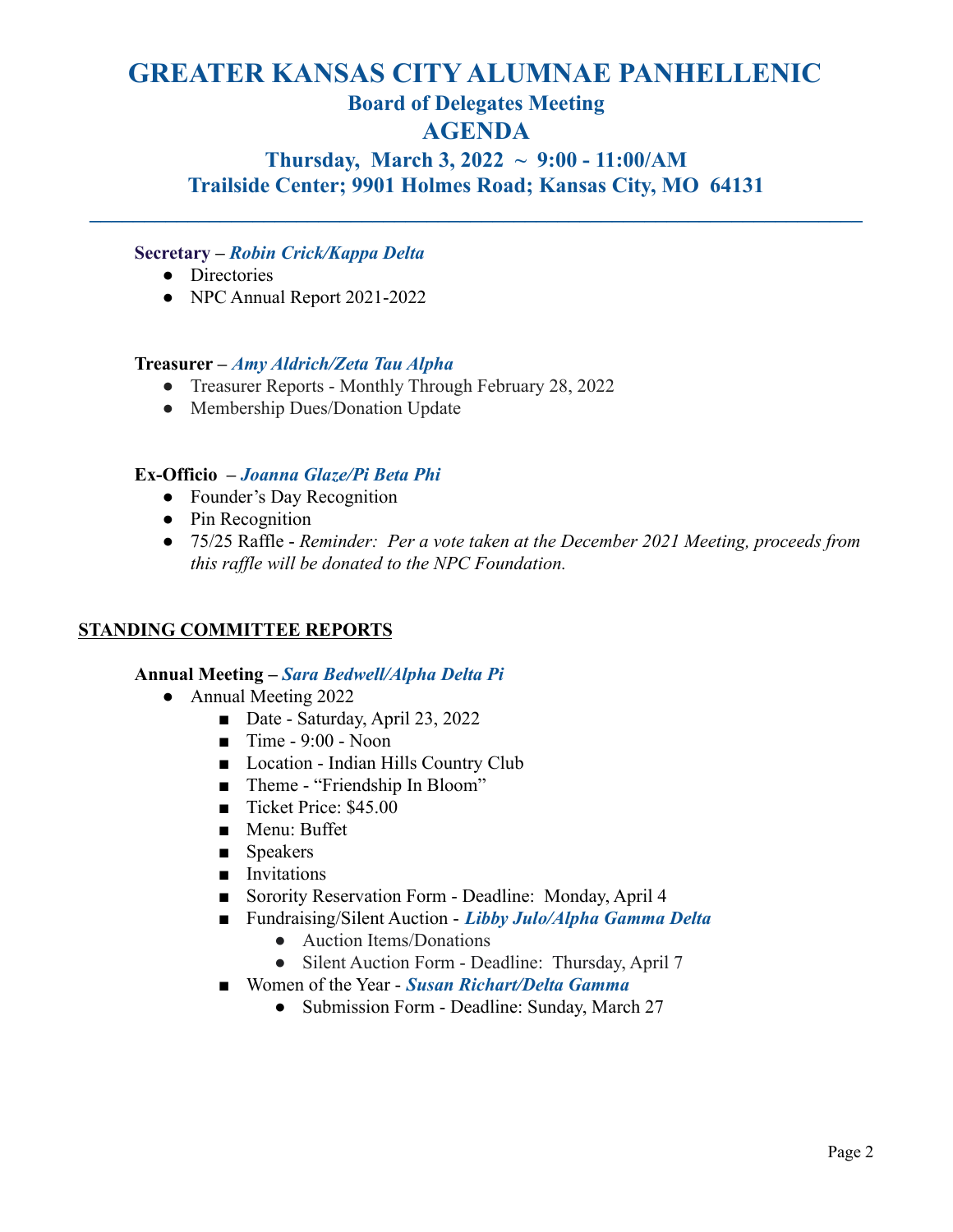# **GREATER KANSAS CITY ALUMNAE PANHELLENIC Board of Delegates Meeting AGENDA**

# **Thursday, March 3, 2022 ~ 9:00 - 11:00/AM Trailside Center; 9901 Holmes Road; Kansas City, MO 64131**

**\_\_\_\_\_\_\_\_\_\_\_\_\_\_\_\_\_\_\_\_\_\_\_\_\_\_\_\_\_\_\_\_\_\_\_\_\_\_\_\_\_\_\_\_\_\_\_\_\_\_\_\_\_\_\_\_\_\_\_\_\_\_\_\_\_\_\_\_\_\_\_**

# **Fraternity Education –** *Kim Hendricks/Alpha Omicron Pi*

- Leadership Workshop
	- Date: Wednesday, March 30th, 2022
	- Time: 7:00PM 8:00PM
	- Location: Milburn Country Club
	- Theme: Recruitment 101
	- Registration

# **Scholarship** – *Anne Shields/Alpha Xi Delta*

- 2022 Scholarships
	- Results of Interviews
	- Request for Funds for each Scholarship Recipient
	- Coordination with Annual Meeting Committee-Names of Scholarship Recipients

### **Meetings/Program –** *Toni Mitchum/Chi Omega*

- **●** Meeting Dates:
	- October 6, 2022
	- November 3, 2022
	- December 1, 2022
	- February 2, 2023
	- March 2. 2023
	- April 6, 2023

### **Media Management** – *Sara Bedwell/Alpha Delta Pi*

- Social Media Facebook, Instagram, and Twitter
- Website Annual meeting information is onsite for easy access.

# **SPECIAL COMMITTEE REPORTS**

### **Fundraising** - *Joanna Glaze/Pi Beta Phi*

### **Strategic Planning Committee -** *LaTasha James/Phi Mu*

- Panhellenic event with Collegiate Panhellenic March 24th, 2022
- Funds raised from the raffle will go to NPC as our yearly fundraiser.